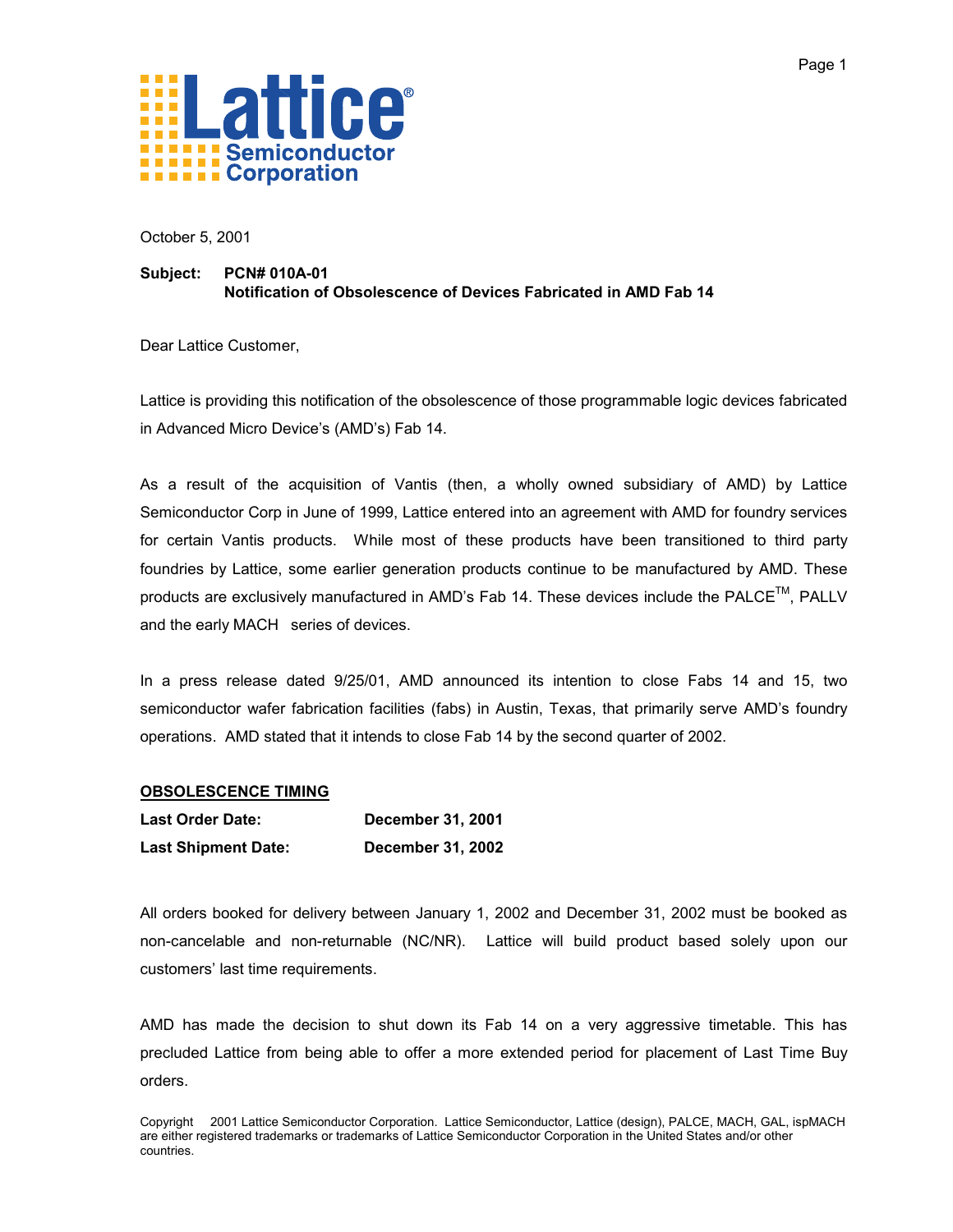## **PRODUCTS AFFECTED**

The Ordering Part Numbers (OPNs) affected by this Notification can be grouped into 3 categories referenced in this document as Exhibits A, B and C. All pin-compatible alternative OPNs listed in these exhibits are fully qualified products in volume production by Lattice Semiconductor Corporation.

| <b>EXHIBIT</b> | <b>DESCRIPTION</b>                                                                                                                                                                                                                                                                                                                      |
|----------------|-----------------------------------------------------------------------------------------------------------------------------------------------------------------------------------------------------------------------------------------------------------------------------------------------------------------------------------------|
| A              | PALCE devices with pin-, function- and parametric-compatible GAL<br>device alternatives available.<br>Expect no or only minor issues on these conversions.                                                                                                                                                                              |
| в              | PALCE and MACH devices with pin-compatible GAL and ispMACH<br>device alternatives available.<br>Device alternatives have functional and/or AC/DC parametric differences<br>from the original devices.<br>Contact the Lattice Factory Applications group for technical assistance on<br>these conversions. (techsupport@latticesemi.com) |
| C              | PALCE, PALLV and MACH devices with no pin-compatible device<br>alternatives.                                                                                                                                                                                                                                                            |

**Note: This PCN also affects any Custom Devices (i.e. factory programmed, special test, nonstandard Industrial grade, tape and reel, etc.) which are derived from any of the Ordering Part Numbers listed in the above referenced Exhibits.**

#### **LAST TIME BUY ORDERS**

Effective immediately, all orders for delivery after December 31, 2001 will be non-cancelable and nonreturnable. Last Time Buy orders must be placed with Lattice, whether directly or through a Lattice distributor, no later than December 31, 2001. All deliveries must be scheduled for shipment by Lattice no later than December 31, 2002. Lattice can only guarantee product availability for orders placed by the December 31, 2001 Last Time Buy order deadline. Orders received after this date can only be supplied from remaining available stock.

If you have any questions or require additional information, please contact your local Lattice Sales Representative or please feel free to contact me at (503) 268-8386.

Regards,

Steven M. Stark Director, Product Marketing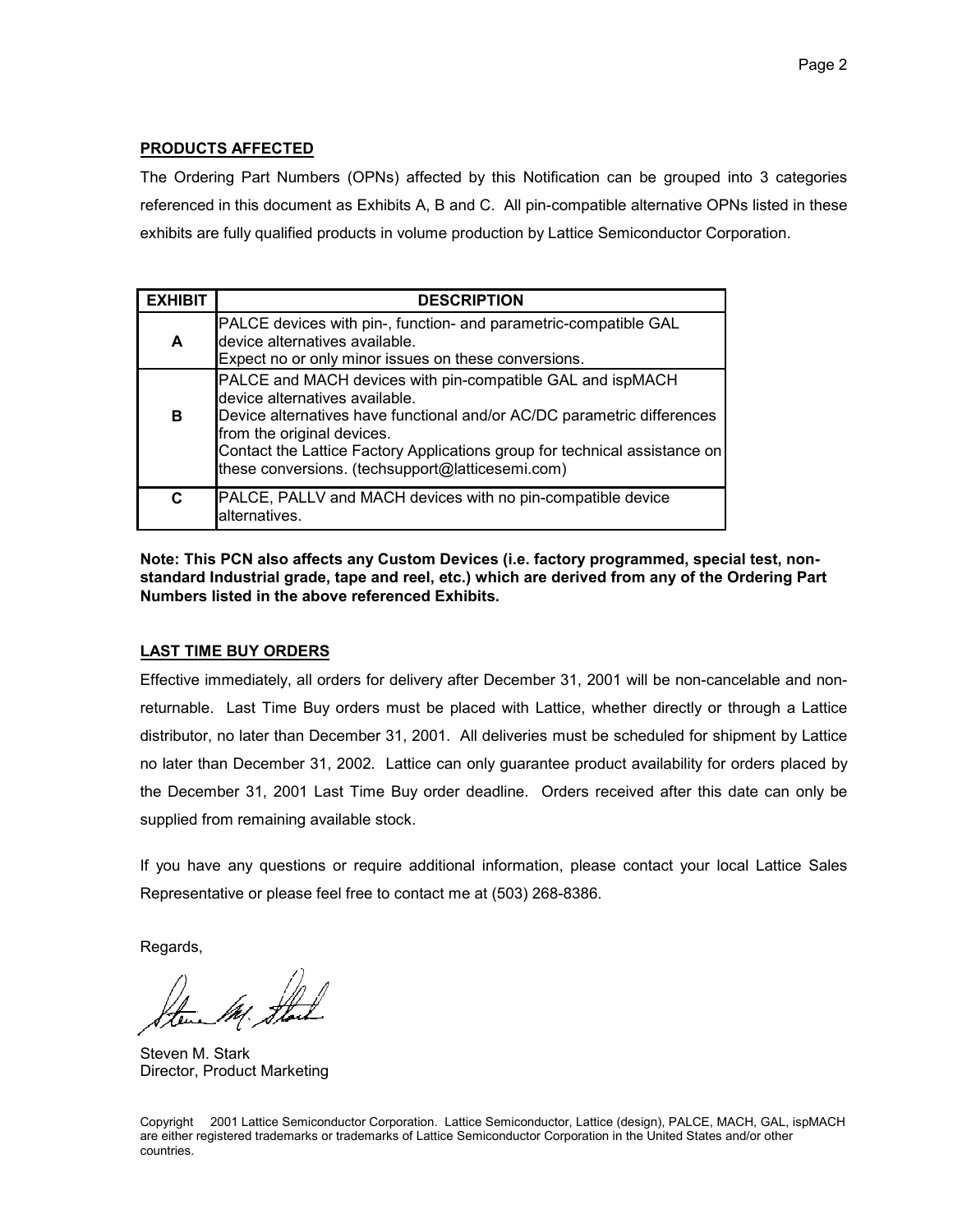| <b>EXHIBIT "A"</b>                                           |  |  |  |  |  |
|--------------------------------------------------------------|--|--|--|--|--|
| Pin-Compatible Alternative OPN; No / Minor Conversion Issues |  |  |  |  |  |

| <b>Obsolete OPN</b>                    |                    | <b>Pin</b><br>Cnt | <b>Pin-Compatible</b><br><b>Alternative OPN</b> |
|----------------------------------------|--------------------|-------------------|-------------------------------------------------|
| PALCE16V8H-10JC/4                      | <b>Pkg</b><br>PLCC | 20                | GAL16V8D-10LJ                                   |
| PALCE16V8H-10JI/4                      | <b>PLCC</b>        | 20                | GAL16V8D-10LJI                                  |
| PALCE16V8H-10PC/4                      | <b>PDIP</b>        | 20                | GAL16V8D-10LP                                   |
| PALCE16V8H-10PI/4                      | <b>PDIP</b>        | 20                | GAL16V8D-10LPI                                  |
| PALCE16V8H-10SC/4                      | SOIC               | 20                | GAL16V8D-10LS                                   |
| PALCE16V8H-15JC/4                      | PLCC               | 20                | GAL16V8D-15LJ                                   |
|                                        | <b>PLCC</b>        |                   | GAL16V8D-15LJI                                  |
| PALCE16V8H-15JI/4<br>PALCE16V8H-15PC/4 | <b>PDIP</b>        | 20                | GAL16V8D-15LP                                   |
|                                        |                    | 20                |                                                 |
| PALCE16V8H-15PI/4                      | <b>PDIP</b>        | 20                | GAL16V8D-15LPI                                  |
| PALCE16V8H-15SC/4                      | <b>SOIC</b>        | 20                | GAL16V8D-15LS                                   |
| PALCE16V8H-25JC/4                      | <b>PLCC</b>        | 20                | GAL16V8D-25LJ                                   |
| PALCE16V8H-25JI/4                      | PLCC               | 20                | GAL16V8D-25LJI                                  |
| PALCE16V8H-25PC/4                      | <b>PDIP</b>        | 20                | GAL16V8D-25LP                                   |
| PALCE16V8H-25PI/4                      | <b>PDIP</b>        | 20                | GAL16V8D-25LPI                                  |
| PALCE16V8H-25SC/4                      | SOIC               | 20                | GAL16V8D-25LS                                   |
| PALCE16V8H-5JC/5                       | <b>PLCC</b>        | 20                | GAL16V8D-5LJ                                    |
| PALCE16V8H-7JC/5                       | <b>PLCC</b>        | 20                | GAL16V8D-7LJ                                    |
| PALCE16V8H-7PC/5                       | <b>PDIP</b>        | 20                | GAL16V8D-7LP                                    |
| PALCE16V8H-7SC/5                       | SOIC               | 20                | GAL16V8D-7LS                                    |
| PALCE16V8Q-10JC/5                      | <b>PLCC</b>        | 20                | GAL16V8D-10QJ                                   |
| PALCE16V8Q-15JC/4                      | PLCC               | 20                | GAL16V8D-15QJ                                   |
| PALCE16V8Q-15PC/4                      | <b>PDIP</b>        | 20                | GAL16V8D-15QP                                   |
| PALCE16V8Q-20JI/4                      | <b>PLCC</b>        | 20                | GAL16V8D-20QJI                                  |
| PALCE16V8Q-20PI/4                      | <b>PDIP</b>        | 20                | GAL16V8D-20QPI                                  |
| PALCE16V8Q-25JC/4                      | <b>PLCC</b>        | 20                | GAL16V8D-25QJ                                   |
| PALCE16V8Q-25JI/4                      | <b>PLCC</b>        | 20                | GAL16V8D-25QJI                                  |
| PALCE16V8Q-25PC/4                      | <b>PDIP</b>        | 20                | GAL16V8D-25QP                                   |
| PALCE16V8Q-25PI/4                      | <b>PDIP</b>        | 20                | GAL16V8D-25QPI                                  |
| PALCE20V8H-10JC/4                      | PLCC               | 28                | GAL20V8C-10LJ                                   |
| PALCE20V8H-10PC/4                      | <b>PDIP</b>        | 24                | GAL20V8B-10LP                                   |
| PALCE20V8H-15JC/4                      | <b>PLCC</b>        | 28                | GAL20V8B-15LJ                                   |
| PALCE20V8H-15JI/4                      | <b>PLCC</b>        | 28                | GAL20V8B-15LJI                                  |
| PALCE20V8H-15PC/4                      | <b>PDIP</b>        | 24                | GAL20V8B-15LP                                   |
| PALCE20V8H-15PI/4                      | <b>PDIP</b>        | 24                | GAL20V8B-15LPI                                  |
| PALCE20V8H-25JC/4                      | <b>PLCC</b>        | 28                | GAL20V8B-25LJ                                   |
| PALCE20V8H-25JI/4                      | <b>PLCC</b>        | 28                | GAL20V8B-25LJI                                  |
| PALCE20V8H-25PC/4                      | <b>PDIP</b>        | 24                | GAL20V8B-25LP                                   |
| PALCE20V8H-25PI/4                      | PDIP               | 24                | GAL20V8B-25LPI                                  |
| PALCE20V8H-5JC/5                       | <b>PLCC</b>        | 28                | GAL20V8C-5LJ                                    |
| PALCE20V8H-7JC/5                       | PLCC               | 28                | GAL20V8C-7LJ                                    |
| PALCE20V8H-7PC/5                       | <b>PDIP</b>        | 24                | GAL20V8B-7LP                                    |
| PALCE20V8Q-15JC/4                      | <b>PLCC</b>        | 28                | GAL20V8B-15QJ                                   |
| PALCE20V8Q-15PC/4                      | <b>PDIP</b>        | 24                | GAL20V8B-15QP                                   |
|                                        |                    |                   |                                                 |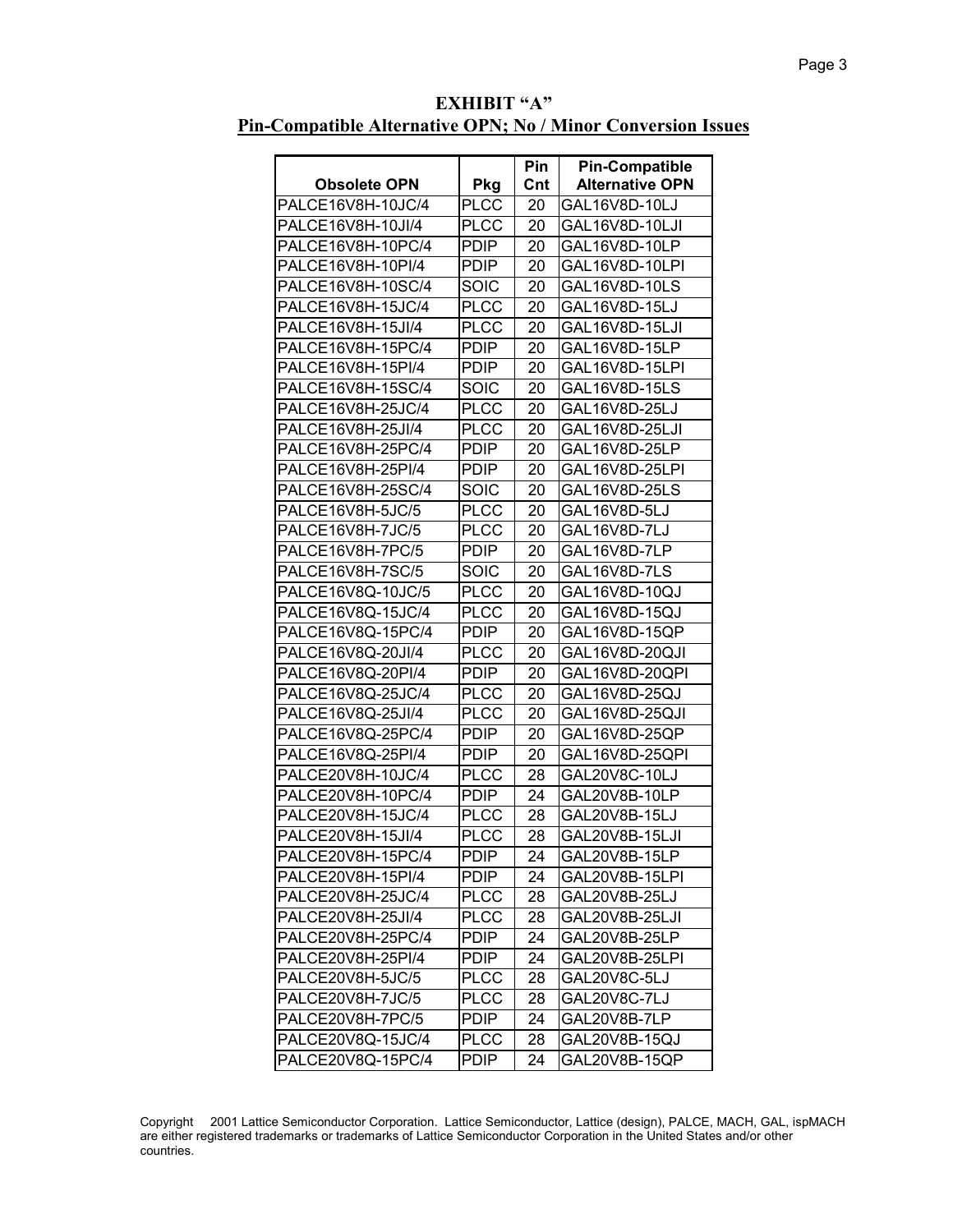|                     |             | Pin | <b>Pin-Compatible</b><br><b>Alternative OPN</b> |
|---------------------|-------------|-----|-------------------------------------------------|
| <b>Obsolete OPN</b> | Pkg         | Cnt |                                                 |
| PALCE20V8Q-20JI/4   | <b>PLCC</b> | 28  | GAL20V8B-20QJI                                  |
| PALCE20V8Q-20PI/4   | <b>PDIP</b> | 24  | GAL20V8B-20QPI                                  |
| PALCE20V8Q-25JC/4   | <b>PLCC</b> | 28  | GAL20V8B-25QJ                                   |
| PALCE20V8Q-25JI/4   | <b>PLCC</b> | 28  | GAL20V8B-25QJI                                  |
| PALCE20V8Q-25PC/4   | <b>PDIP</b> | 24  | GAL20V8B-25QP                                   |
| PALCE20V8Q-25PI/4   | <b>PDIP</b> | 24  | GAL20V8B-25QPI                                  |
| PALCE22V10H-10JC/5  | <b>PLCC</b> | 28  | GAL22V10D-10LJ                                  |
| PALCE22V10H-10JI/5  | <b>PLCC</b> | 28  | GAL22V10D-10LJI                                 |
| PALCE22V10H-10PC/5  | <b>PDIP</b> | 24  | GAL22V10D-10LP                                  |
| PALCE22V10H-10PI/5  | <b>PDIP</b> | 24  | GAL22V10D-10LPI                                 |
| PALCE22V10H-10SC/5  | SOIC        | 24  | GAL22V10D-10LS                                  |
| PALCE22V10H-15JC/4  | <b>PLCC</b> | 28  | GAL22V10D-15LJ                                  |
| PALCE22V10H-15JI/5  | <b>PLCC</b> | 28  | GAL22V10D-15LJI                                 |
| PALCE22V10H-15PC/4  | <b>PDIP</b> | 24  | GAL22V10D-15LP                                  |
| PALCE22V10H-15PI/5  | <b>PDIP</b> | 24  | GAL22V10D-15LPI                                 |
| PALCE22V10H-15SC/4  | SOIC        | 24  | GAL22V10D-15LS                                  |
| PALCE22V10H-20JI/4  | <b>PLCC</b> | 28  | GAL22V10D-20LJI                                 |
| PALCE22V10H-20PI/4  | <b>PDIP</b> | 24  | GAL22V10D-20LPI                                 |
| PALCE22V10H-25JC/4  | <b>PLCC</b> | 28  | GAL22V10D-25LJ                                  |
| PALCE22V10H-25JI/4  | <b>PLCC</b> | 28  | GAL22V10D-25LJI                                 |
| PALCE22V10H-25PC/4  | <b>PDIP</b> | 24  | GAL22V10D-25LP                                  |
| PALCE22V10H-25PI/4  | <b>PDIP</b> | 24  | GAL22V10D-25LPI                                 |
| PALCE22V10H-25SC/4  | <b>SOIC</b> | 24  | GAL22V10D-25LS                                  |
| PALCE22V10H-5JC/5   | <b>PLCC</b> | 28  | GAL22V10D-5LJ                                   |
| PALCE22V10H-7JC/5   | <b>PLCC</b> | 28  | GAL22V10D-7LJ                                   |
| PALCE22V10H-7PC/5   | <b>PDIP</b> | 24  | GAL22V10D-7LP                                   |
| PALCE22V10Q-10JC/5  | <b>PLCC</b> | 28  | GAL22V10D-10QJ                                  |
| PALCE22V10Q-10PC/5  | <b>PDIP</b> | 24  | GAL22V10D-10QP                                  |
| PALCE22V10Q-15JC/5  | <b>PLCC</b> | 28  | GAL22V10D-15QJ                                  |
| PALCE22V10Q-15PC/5  | <b>PDIP</b> | 24  | GAL22V10D-15QP                                  |
| PALCE22V10Q-25JC/4  | <b>PLCC</b> | 28  | GAL22V10D-25QJ                                  |
| PALCE22V10Q-25PC/4  | <b>PDIP</b> | 24  | GAL22V10D-25QP                                  |
| PALCE26V12H-15JC/4  | <b>PLCC</b> | 28  | GAL26V12C-15LJ                                  |
| PALCE26V12H-15JI/4  | <b>PLCC</b> | 28  | GAL26V12C-15LJI                                 |
| PALCE26V12H-15PC/4  | <b>PDIP</b> | 28  | GAL26V12C-15LP                                  |
| PALCE26V12H-15PI/4  | <b>PDIP</b> | 28  | GAL26V12C-15LPI                                 |
| PALCE26V12H-20JC/4  | <b>PLCC</b> | 28  | GAL26V12C-20LJ                                  |
| PALCE26V12H-20JI/4  | <b>PLCC</b> | 28  | GAL26V12C-20LJI                                 |
| PALCE26V12H-20PC/4  | <b>PDIP</b> | 28  | GAL26V12C-20LP                                  |
| PALCE26V12H-20PI/4  | <b>PDIP</b> | 28  | GAL26V12C-20LPI                                 |
|                     |             |     |                                                 |

**EXHIBIT "A" (Page 2 of 2) Pin-Compatible Alternative OPN; No / Minor Conversion Issues**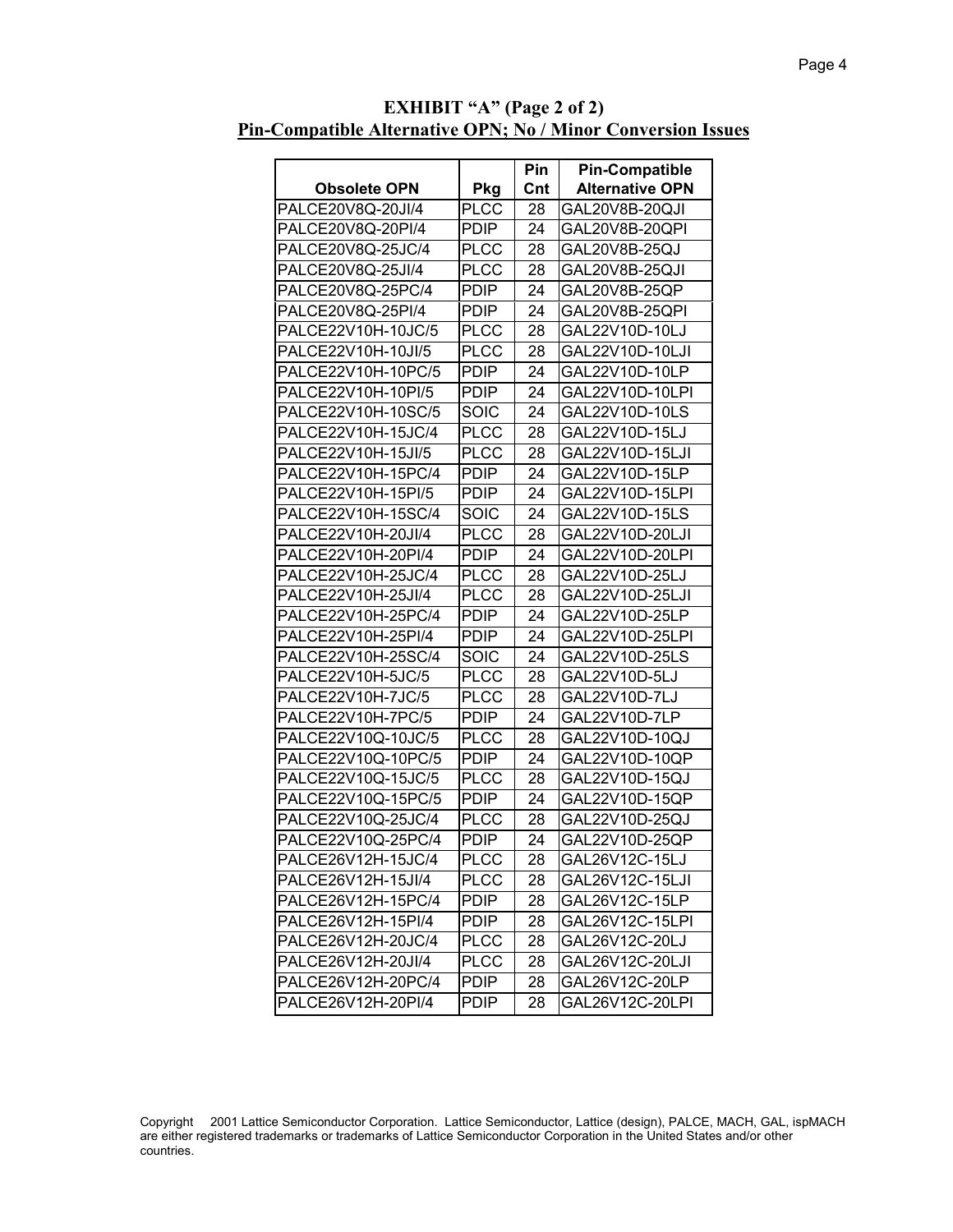## **EXHIBIT "B" Pin-Compatible Alternative OPNs With Functional and/or AC/DC Parametric Differences**

|                      |             | <b>Pin</b> | <b>Pin-Compatible</b>  |
|----------------------|-------------|------------|------------------------|
| <b>Obsolete OPN</b>  | <b>Pkg</b>  | Cnt        | <b>Alternative OPN</b> |
| MACH111SP-10JC       | <b>PLCC</b> | 44         | M4A5-32/32-10JC        |
| MACH111SP-10JI       | <b>PLCC</b> | 44         | M4A5-32/32-10JI        |
| MACH111SP-10VC       | TQFP        | 44         | M4A5-32/32-10VC        |
| MACH111SP-12JC       | <b>PLCC</b> | 44         | M4A5-32/32-10JC        |
| MACH111SP-12JI       | <b>PLCC</b> | 44         | M4A5-32/32-12JI        |
| MACH111SP-12VC       | TQFP        | 44         | M4A5-32/32-10VC        |
| MACH111SP-14JI       | <b>PLCC</b> | 44         | M4A5-32/32-12JI        |
| MACH111SP-15JC       | <b>PLCC</b> | 44         | M4A5-32/32-10JC        |
| MACH111SP-15VC       | <b>TQFP</b> | 44         | M4A5-32/32-10VC        |
| MACH111SP-18JI       | <b>PLCC</b> | 44         | M4A5-32/32-12JI        |
| MACH111SP-5JC        | <b>PLCC</b> | 44         | M4A5-32/32-5JC         |
| MACH111SP-5VC        | TQFP        | 44         | M4A5-32/32-5VC         |
| MACH111SP-7JC        | <b>PLCC</b> | 44         | M4A5-32/32-7JC         |
| MACH111SP-7JI        | <b>PLCC</b> | 44         | M4A5-32/32-7JI         |
| MACH111SP-7VC        | TQFP        | 44         | M4A5-32/32-7VC         |
| <b>MACH130-15JC</b>  | <b>PLCC</b> | 84         | M4-128N/64-15JC        |
| <b>MACH130-18JI</b>  | <b>PLCC</b> | 84         | M4-128N/64-18JI        |
| MACH131-10JC/1       | <b>PLCC</b> | 84         | M4-128N/64-10JC        |
| MACH131-10JI/1       | <b>PLCC</b> | 84         | M4-128N/64-10JI        |
| MACH131-12JC/1       | <b>PLCC</b> | 84         | M4-128N/64-12JC        |
| MACH131-12JI/1       | <b>PLCC</b> | 84         | M4-128N/64-12JI        |
| MACH131-14JI/1       | <b>PLCC</b> | 84         | M4-128N/64-14JI        |
| MACH131-15JC/1       | <b>PLCC</b> | 84         | M4-128N/64-15JC        |
| MACH131-18JI/1       | <b>PLCC</b> | 84         | M4-128N/64-18JI        |
| <b>MACH131-7JC/1</b> | <b>PLCC</b> | 84         | M4-128N/64-7JC         |
| MACH211SP-10JC       | <b>PLCC</b> | 44         | M4A5-64/32-10JC        |
| MACH211SP-10JI       | <b>PLCC</b> | 44         | M4A5-64/32-10JI        |
| MACH211SP-10VC       | TQFP        | 44         | M4A5-64/32-10VC        |
| MACH211SP-12JC       | <b>PLCC</b> | 44         | M4A5-64/32-10JC        |
| MACH211SP-12JI       | <b>PLCC</b> | 44         | M4A5-64/32-12JI        |
| MACH211SP-12VC       | <b>TQFP</b> | 44         | M4A5-64/32-10VC        |
| MACH211SP-14JI       | <b>PLCC</b> | 44         | M4A5-64/32-12JI        |
| MACH211SP-15JC       | <b>PLCC</b> | 44         | M4A5-64/32-10JC        |
| MACH211SP-15VC       | <b>TQFP</b> | 44         | M4A5-64/32-10VC        |
| MACH211SP-18JI       | <b>PLCC</b> | 44         | M4A5-64/32-12JI        |
| MACH211SP-6JC        | <b>PLCC</b> | 44         | M4A5-32/32-5JC         |
| MACH211SP-6VC        | TQFP        | 44         | M4A5-32/32-5VC         |
| MACH211SP-7JC        | <b>PLCC</b> | 44         | M4A5-64/32-7JC         |
| MACH211SP-7VC        | TQFP        | 44         | M4A5-64/32-7VC         |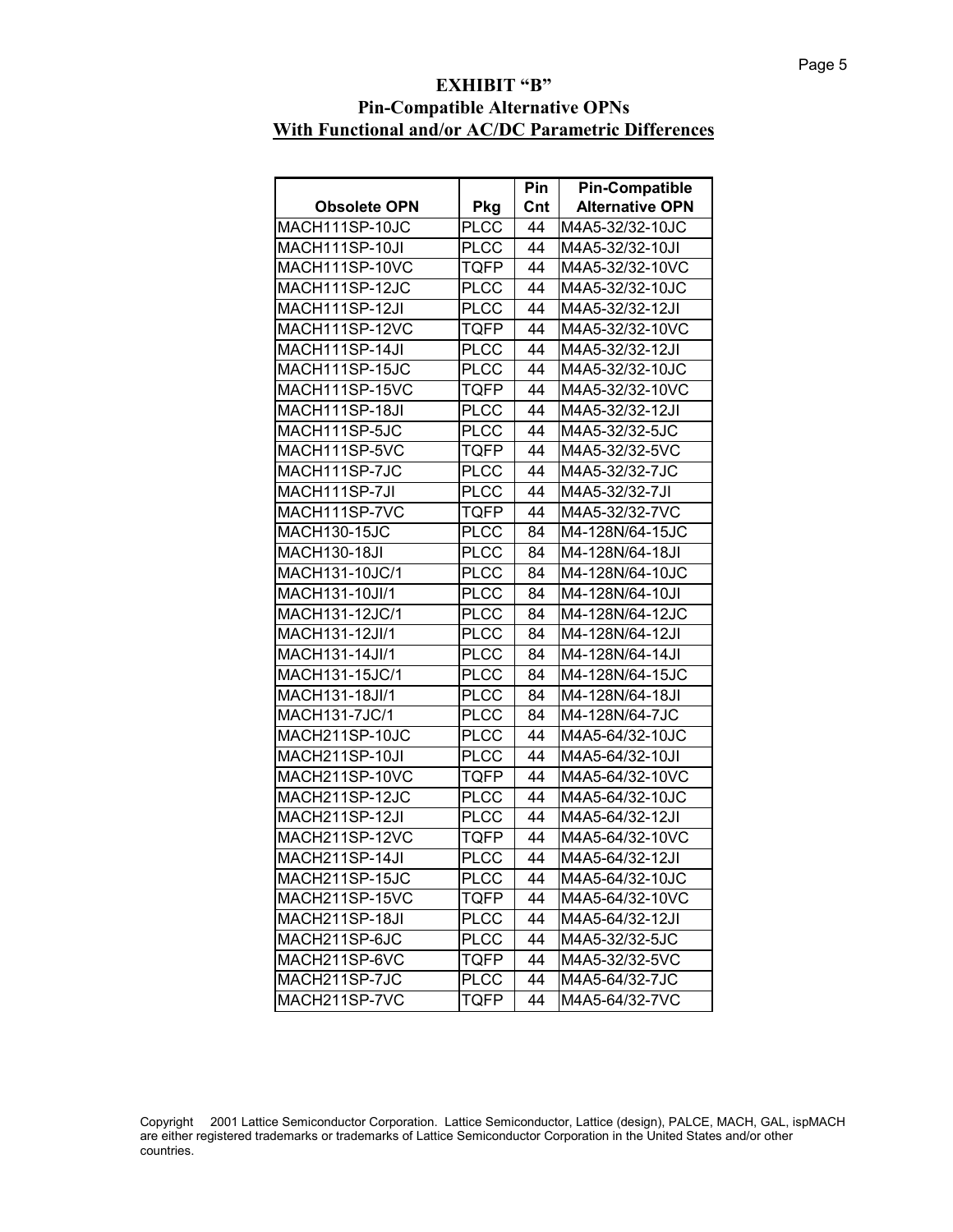| <b>Pin-Compatible Alternative OPNs</b><br>With Functional and/or AC/DC Parametric Differences |             |            |                                                 |  |
|-----------------------------------------------------------------------------------------------|-------------|------------|-------------------------------------------------|--|
|                                                                                               |             |            |                                                 |  |
| <b>Obsolete OPN</b>                                                                           | Pkg         | Pin<br>Cnt | <b>Pin-Compatible</b><br><b>Alternative OPN</b> |  |
| <b>MACH230-10JC</b>                                                                           | <b>PLCC</b> | 84         | M4-128N/64-10JC                                 |  |
| <b>MACH230-15JC</b>                                                                           | <b>PLCC</b> | 84         | M4-128N/64-15JC                                 |  |
| <b>MACH230-18JI</b>                                                                           | <b>PLCC</b> | 84         | M4-128N/64-18JI                                 |  |
| MACH231-10JC/1                                                                                | <b>PLCC</b> | 84         | M4-128N/64-10JC                                 |  |
| MACH231-12JC/1                                                                                | <b>PLCC</b> | 84         | M4-128N/64-12JC                                 |  |
| MACH231-12JI/1                                                                                | PLCC        | 84         | M4-128N/64-12JI                                 |  |
| MACH231-14JI/1                                                                                | <b>PLCC</b> | 84         | M4-128N/64-14JI                                 |  |
| MACH231-15JC/1                                                                                | <b>PLCC</b> | 84         | M4-128N/64-15JC                                 |  |
| MACH231-18JI/1                                                                                | <b>PLCC</b> | 84         | M4-128N/64-18JI                                 |  |
| MACH231-7JC                                                                                   | <b>PLCC</b> | 84         | M4-128N/64-7JC                                  |  |
| <b>MACH435-12JC</b>                                                                           | <b>PLCC</b> | 84         | M4-128N/64-12JC                                 |  |
| <b>MACH435-15JC</b>                                                                           | <b>PLCC</b> | 84         | M4-128N/64-15JC                                 |  |
| <b>MACH435-20JI</b>                                                                           | <b>PLCC</b> | 84         | M4-128N/64-18JI                                 |  |
| MACH435Q-20JC                                                                                 | <b>PLCC</b> | 84         | M4-128N/64-15JC                                 |  |
| <b>MACH445-12YC</b>                                                                           | <b>PQFP</b> | 100        | M4A5-128/64-10YC                                |  |
| MACH445-15YC                                                                                  | <b>PQFP</b> | 100        | M4A5-128/64-10YC                                |  |
| MACH445-20YI                                                                                  | PQFP        | 100        | M4A5-128/64-12YI                                |  |
| PALCE16V8Z-25JC                                                                               | <b>PLCC</b> | 20         | GAL16V8Z-15QJ                                   |  |
| PALCE16V8Z-25PC                                                                               | <b>PDIP</b> | 20         | GAL16V8Z-15QP                                   |  |
| PALCE16V8Z-25SC                                                                               | SOIC        | 20         | GAL16V8Z-15QS                                   |  |
| PALCE20RA10H-10JC                                                                             | <b>PLCC</b> | 28         | GAL20RA10B-10LJ                                 |  |
| PALCE20RA10H-10PC                                                                             | <b>PDIP</b> | 24         | GAL20RA10B-10LP                                 |  |
| PALCE20RA10H-15JC                                                                             | <b>PLCC</b> | 28         | GAL20RA10B-15LJ                                 |  |
| PALCE20RA10H-15PC                                                                             | <b>PDIP</b> | 24         | GAL20RA10B-15LP                                 |  |
| PALCE20RA10H-20JC                                                                             | <b>PLCC</b> | 28         | GAL20RA10B-20LJ                                 |  |
| PALCE20RA10H-20JI                                                                             | <b>PLCC</b> | 28         | GAL20RA10B-20LJI                                |  |
| PALCE20RA10H-20PC                                                                             | <b>PDIP</b> | 24         | GAL20RA10B-20LP                                 |  |
| PALCE20RA10H-20PI                                                                             | PDIP        | 24         | GAL20RA10B-20LPI                                |  |
| PALCE20RA10H-7JC                                                                              | <b>PLCC</b> | 28         | GAL20RA10B-7LJ                                  |  |
| PALCE26V12H-10JC/4                                                                            | <b>PLCC</b> | 28         | GAL26V12C-10LJ                                  |  |
| PALCE26V12H-10JI/4                                                                            | <b>PLCC</b> | 28         | GAL26V12C-10LJI                                 |  |
| PALCE26V12H-10PC/4                                                                            | <b>PDIP</b> | 28         | GAL26V12C-10LP                                  |  |
| PALCE26V12H-10PI/4                                                                            | <b>PDIP</b> | 28         | GAL26V12C-10LPI                                 |  |
| PALCE26V12H-7JC/4                                                                             | <b>PLCC</b> | 28         | GAL26V12C-07LJ                                  |  |
| PALLV16V8-10JC                                                                                | <b>PLCC</b> | 20         | GAL16LV8C-10LJ                                  |  |
| PALLV16V8-10PC                                                                                | <b>PDIP</b> | 20         | GAL16LV8C-10LP                                  |  |
| PALLV22V10-10JC                                                                               | <b>PLCC</b> | 28         | GAL22LV10C-10LJ                                 |  |
| PALLV22V10-15JC                                                                               | <b>PLCC</b> | 28         | GAL22LV10C-15LJ                                 |  |
| PALLV22V10-7JC                                                                                | <b>PLCC</b> | 28         | GAL22LV10C-07LJ                                 |  |

# **EXHIBIT "B" (Page 2 of 2) Pin-Compatible Alternative OPNs**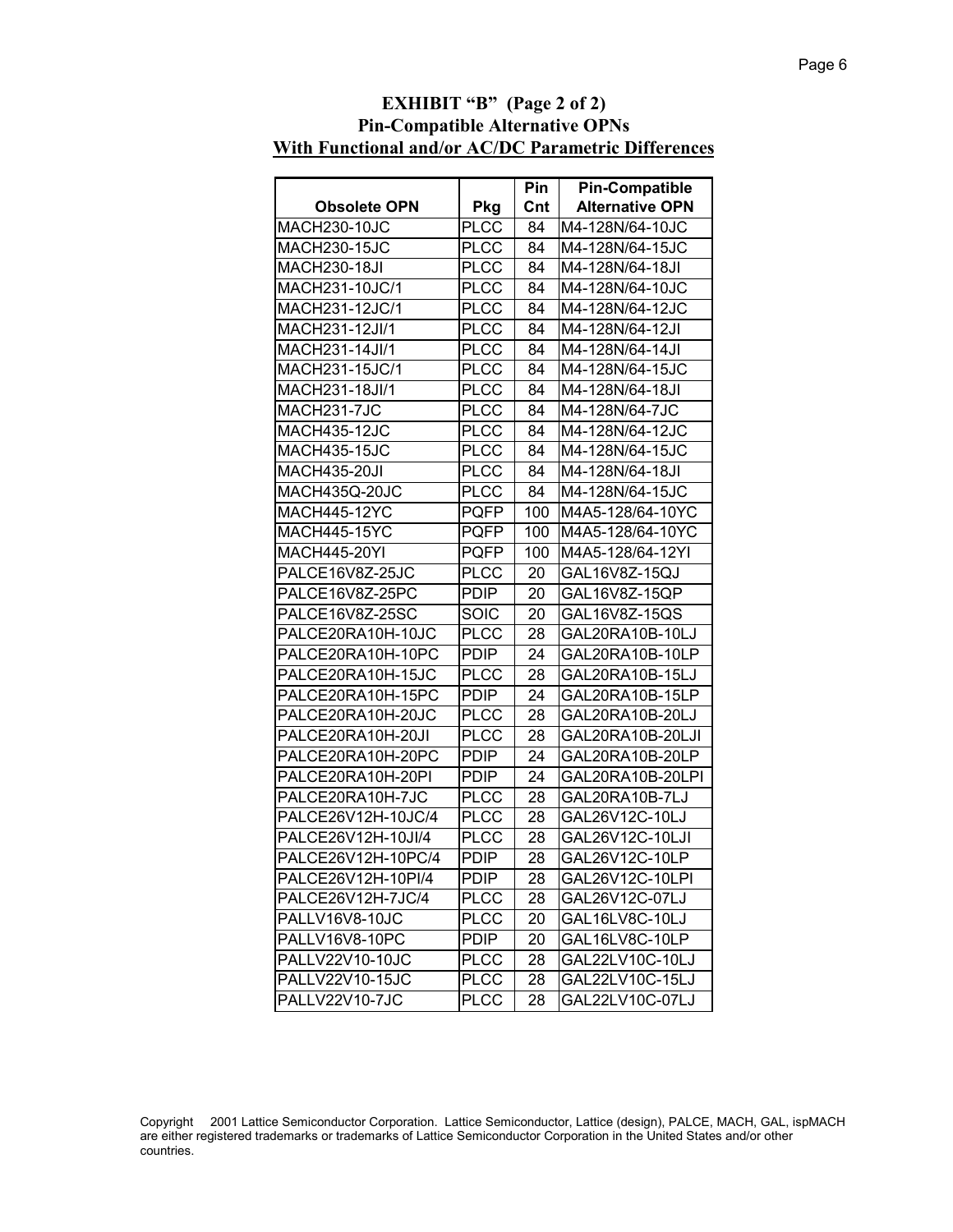### **Obsolete OPN** Pkg **Pin Cnt Pin-Compatible Alternative OPN** M4-96/96-15YC PQFP 144 None M4-96/96-20YI PQFP 144 None M5-192/160-10YC PQFP 208 None M5-192/160-10YI PQFP 208 None M5-192/160-12YC PQFP 208 None M5-192/160-12YI PQFP 208 None M5-192/160-15YC PQFP 208 None M5-192/160-15YI PQFP 208 None M5-192/160-20YI PQFP 208 None M5-192/160-7YC PQFP 208 None MACH110-12JC PLCC 44 None MACH110-14JI PLCC 44 None MACH110-15JC PLCC 44 None MACH110-18JI PLCC 44 None MACH111-10JC PLCC 44 None MACH111-10JI | PLCC | 44 | None MACH111-10VC TQFP 44 None MACH111-12JC PLCC 44 None MACH111-12JI PLCC 44 None MACH111-12VC TQFP 44 None MACH111-14JI PLCC 44 None MACH111-15JC PLCC 44 None MACH111-15VC TQFP 44 None MACH111-18JI PLCC 44 None MACH111-5JC PLCC 44 None MACH111-5VC TQFP 44 None MACH111-7JC PLCC 44 None MACH111-7JI |PLCC | 44 | None MACH111-7VC TQFP 44 None MACH120-12JC PLCC 68 None MACH120-15JC | PLCC | 68 | None MACH120-18JI | PLCC | 68 | None MACH131-5JC/1 PLCC 84 None MACH131-7JI/1 PLCC 84 None MACH131SP-10VC TQFP 100 None MACH131SP-10YC PQFP 100 None MACH131SP-10YI | PQFP | 100 | None MACH131SP-12VC | TQFP | 100 | None MACH131SP-12YC PQFP 100 MACH131SP-12YI | PQFP | 100 | None MACH131SP-14YI | PQFP | 100 | None MACH131SP-15VC TQFP 100 None MACH131SP-15YC PQFP 100 MACH131SP-18YI | PQFP 100 None

#### **EXHIBIT "C" No Pin-Compatible Alternative OPNs**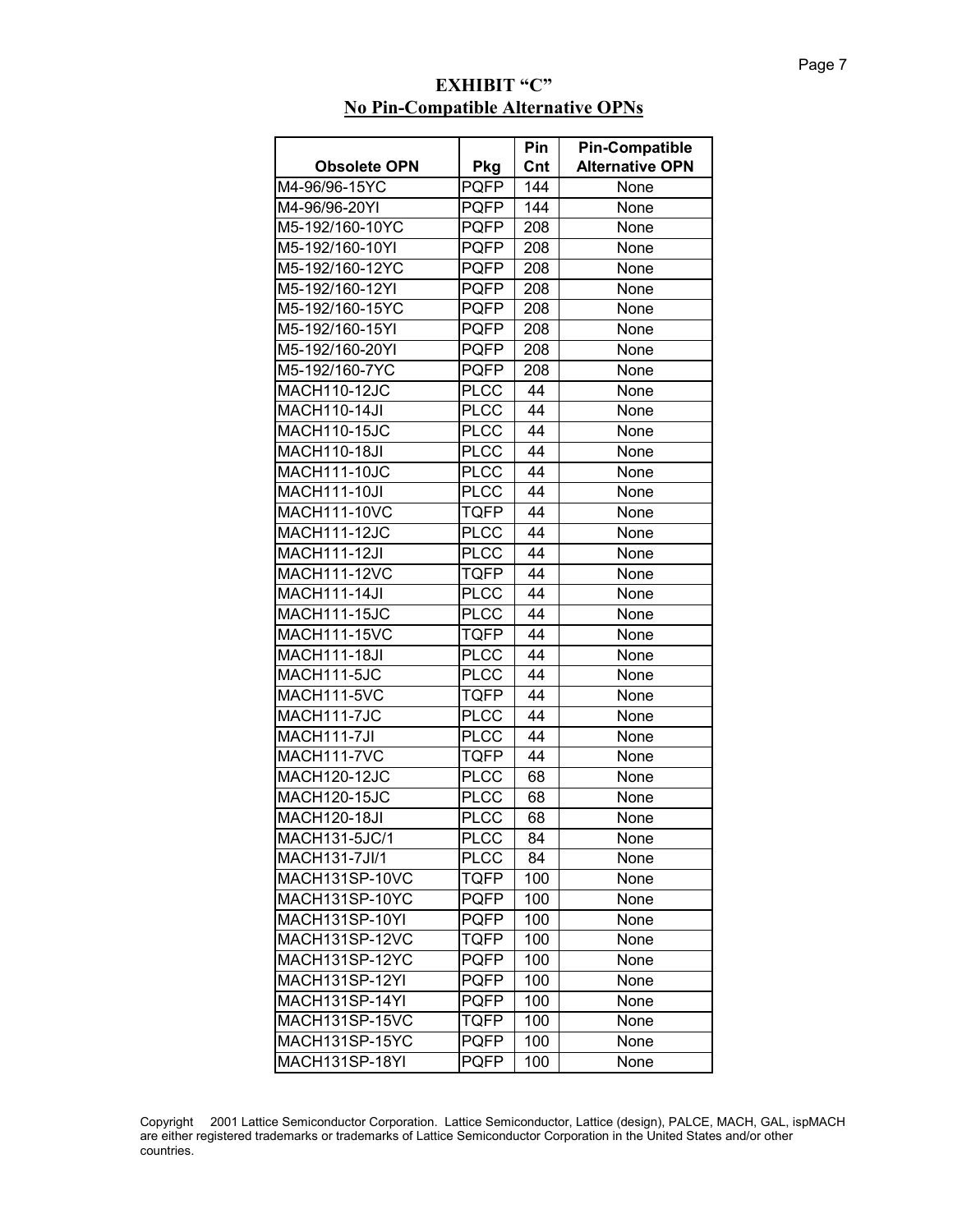| <b>Obsolete OPN</b>  | Pkg         | Pin<br>Cnt | <b>Pin-Compatible</b><br><b>Alternative OPN</b> |
|----------------------|-------------|------------|-------------------------------------------------|
| MACH131SP-5VC        | <b>TQFP</b> | 100        | None                                            |
| MACH131SP-5YC        | <b>PQFP</b> | 100        | None                                            |
| MACH131SP-7VC        | TQFP        | 100        | None                                            |
| MACH131SP-7YC        | <b>PQFP</b> | 100        | None                                            |
| MACH131SP-7YI        | <b>PQFP</b> | 100        | None                                            |
| <b>MACH210-12JC</b>  | <b>PLCC</b> | 44         | None                                            |
| <b>MACH210-14JI</b>  | <b>PLCC</b> | 44         | None                                            |
| <b>MACH210-15JC</b>  | <b>PLCC</b> | 44         | None                                            |
| <b>MACH210-18JI</b>  | <b>PLCC</b> | 44         | None                                            |
| MACH210A-10JC        | <b>PLCC</b> | 44         | None                                            |
| MACH210A-10VC        | <b>TQFP</b> | 44         | None                                            |
| <b>MACH210A-12JC</b> | <b>PLCC</b> | 44         | None                                            |
| <b>MACH210A-12JI</b> | <b>PLCC</b> | 44         | None                                            |
| MACH210A-12VC        | <b>TQFP</b> | 44         | None                                            |
| <b>MACH210A-14JI</b> | <b>PLCC</b> | 44         | None                                            |
| MACH210A-7JC         | <b>PLCC</b> | 44         | None                                            |
| MACH210A-7VC         | <b>TQFP</b> | 44         | None                                            |
| MACH210AQ-12JC       | <b>PLCC</b> | 44         | None                                            |
| MACH210AQ-15JC       | <b>PLCC</b> | 44         | None                                            |
| MACH210AQ-18JI       | <b>PLCC</b> | 44         | None                                            |
| <b>MACH211-10JC</b>  | <b>PLCC</b> | 44         | None                                            |
| <b>MACH211-10JI</b>  | <b>PLCC</b> | 44         | None                                            |
| <b>MACH211-10VC</b>  | <b>TQFP</b> | 44         | None                                            |
| <b>MACH211-12JC</b>  | <b>PLCC</b> | 44         | None                                            |
| <b>MACH211-12JI</b>  | <b>PLCC</b> | 44         | None                                            |
| <b>MACH211-12VC</b>  | <b>TQFP</b> | 44         | None                                            |
| <b>MACH211-14JI</b>  | <b>PLCC</b> | 44         | None                                            |
| <b>MACH211-15JC</b>  | <b>PLCC</b> | 44         | None                                            |
| <b>MACH211-15VC</b>  | <b>TQFP</b> | 44         | None                                            |
| <b>MACH211-18JI</b>  | <b>PLCC</b> | 44         | None                                            |
| MACH211-7JC          | <b>PLCC</b> | 44         | None                                            |
| <b>MACH211-7VC</b>   | <b>TQFP</b> | 44         | None                                            |
| <b>MACH215-12JC</b>  | <b>PLCC</b> | 44         | None                                            |
| MACH215-14JI         | <b>PLCC</b> | 44         | None                                            |
| <b>MACH215-15JC</b>  | <b>PLCC</b> | 44         | None                                            |
| <b>MACH215-18JI</b>  | <b>PLCC</b> | 44         | None                                            |
| <b>MACH220-10JC</b>  | <b>PLCC</b> | 68         | None                                            |
| <b>MACH220-12JC</b>  | <b>PLCC</b> | 68         | None                                            |
| <b>MACH220-15JC</b>  | <b>PLCC</b> | 68         | None                                            |
| <b>MACH220-18JI</b>  | <b>PLCC</b> | 68         | None                                            |
| <b>MACH221-10JC</b>  | <b>PLCC</b> | 68         | None                                            |
| <b>MACH221-10JI</b>  | <b>PLCC</b> | 68         | None                                            |
| <b>MACH221-12JC</b>  | <b>PLCC</b> | 68         | None                                            |
| <b>MACH221-12JI</b>  | <b>PLCC</b> | 68         | None                                            |

## **EXHIBIT "C" (Page 2 of 4) No Pin-Compatible Alternative OPNs**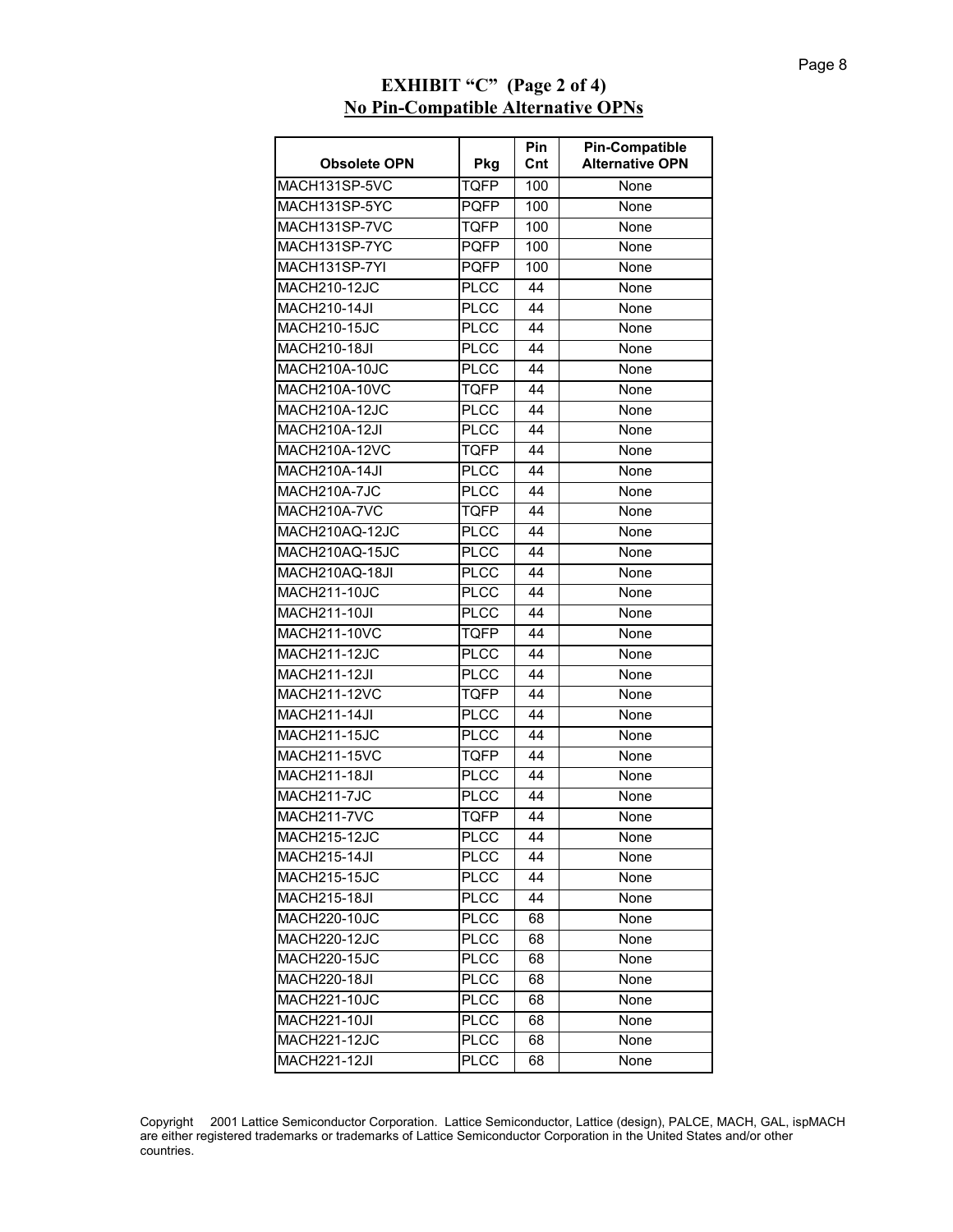|                     |             | Pin | <b>Pin-Compatible</b>  |
|---------------------|-------------|-----|------------------------|
| <b>Obsolete OPN</b> | Pkg         | Cnt | <b>Alternative OPN</b> |
| <b>MACH221-14JI</b> | <b>PLCC</b> | 68  | None                   |
| <b>MACH221-15JC</b> | <b>PLCC</b> | 68  | None                   |
| MACH221-18JI        | <b>PLCC</b> | 68  | None                   |
| MACH221-7JC         | <b>PLCC</b> | 68  | None                   |
| MACH221SP-10YC      | <b>PQFP</b> | 100 | None                   |
| MACH221SP-10YI      | <b>PQFP</b> | 100 | None                   |
| MACH221SP-12YC      | PQFP        | 100 | None                   |
| MACH221SP-12YI      | <b>PQFP</b> | 100 | None                   |
| MACH221SP-14YI      | <b>PQFP</b> | 100 | None                   |
| MACH221SP-15YC      | <b>PQFP</b> | 100 | None                   |
| MACH221SP-18YI      | <b>PQFP</b> | 100 | None                   |
| MACH221SP-7YC       | <b>PQFP</b> | 100 | None                   |
| MACH231-6JC         | <b>PLCC</b> | 84  | None                   |
| MACH231SP-10VC      | TQFP        | 100 | None                   |
| MACH231SP-10YC      | <b>PQFP</b> | 100 | None                   |
| MACH231SP-12VC      | <b>TQFP</b> | 100 | None                   |
| MACH231SP-12YC      | <b>PQFP</b> | 100 | None                   |
| MACH231SP-12YI      | PQFP        | 100 | None                   |
| MACH231SP-14YI      | <b>PQFP</b> | 100 | None                   |
| MACH231SP-15VC      | <b>TQFP</b> | 100 | None                   |
| MACH231SP-15YC      | <b>PQFP</b> | 100 | None                   |
| MACH231SP-18YI      | <b>PQFP</b> | 100 | None                   |
| MACHLV210-12JC      | <b>PLCC</b> | 44  | None                   |
| MACHLV210-15JC      | <b>PLCC</b> | 44  | None                   |
| MACHLV210-18JI      | <b>PLCC</b> | 44  | None                   |
| PALCE16V8Z-12JI     | <b>PLCC</b> | 20  | None                   |
| PALCE16V8Z-12PI     | <b>PDIP</b> | 20  | None                   |
| PALCE16V8Z-15JI     | <b>PLCC</b> | 20  | None                   |
| PALCE16V8Z-15PI     | <b>PDIP</b> | 20  | None                   |
| PALCE16V8Z-25JI     | <b>PLCC</b> | 20  | None                   |
| PALCE16V8Z-25PI     | <b>PDIP</b> | 20  | None                   |
| PALCE16V8Z-25SI     | SOIC        | 20  | None                   |
| PALCE20RA10H-10JI   | <b>PLCC</b> | 28  | None                   |
| PALCE20RA10H-10PI   | <b>PDIP</b> | 24  | None                   |
| PALCE20RA10H-15JI   | <b>PLCC</b> | 28  | None                   |
| PALCE20RA10H-15PI   | <b>PDIP</b> | 24  | None                   |
| PALCE20RA10H-7JI    | <b>PLCC</b> | 28  | None                   |
| PALCE22V10Z-15JI    | <b>PLCC</b> | 28  | None                   |
| PALCE22V10Z-15PI    | <b>PDIP</b> | 24  | None                   |
| PALCE22V10Z-25JC    | <b>PLCC</b> | 28  | None                   |
| PALCE22V10Z-25JI    | <b>PLCC</b> | 28  | None                   |
| PALCE22V10Z-25PC    | PDIP.       | 24  | None                   |
| PALCE22V10Z-25PI    | <b>PDIP</b> | 24  | None                   |
| PALCE22V10Z-25SC    | SOIC        | 24  | None                   |
| PALCE22V10Z-25SI    | SOIC        | 24  | None                   |

## **EXHIBIT "C" (Page 3 of 4) No Pin-Compatible Alternative OPNs**